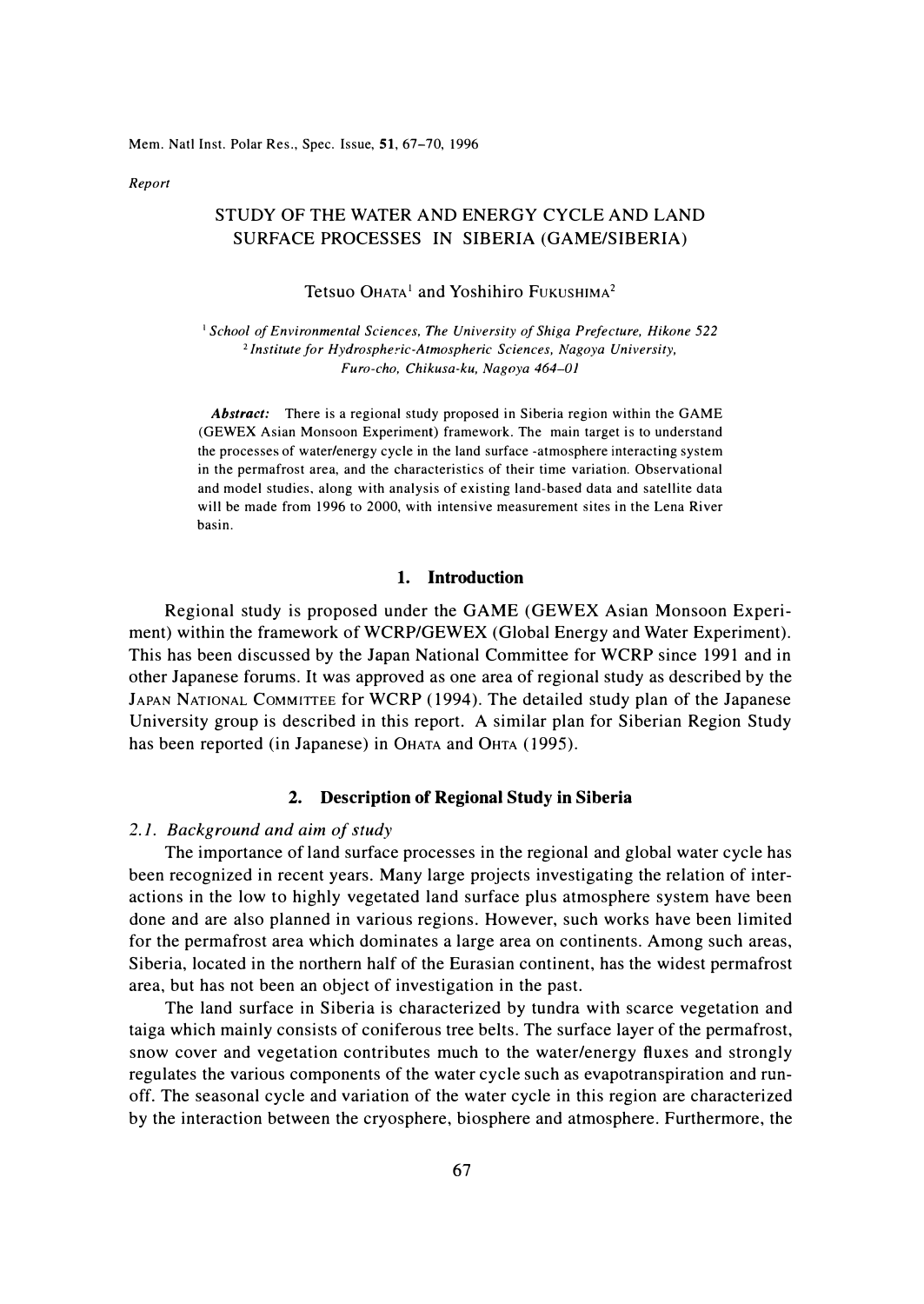large rivers which drain northward from this region contribute to fresh water supply to the Arctic Ocean which in turn modifies the hydrological and thermal conditions of the Arctic Sea. The variation of runoff of these large rivers is determined by the water cycle processes on land, and will influence climatic conditions in the Arctic. However, these processes have not yet been studied or clarified.

The present global warming since the beginning of the 1980s has been occurring most intensely in the northern part of the Eurasian continent over Siberia where the permafrost zone dominates. The spatial and temporal distribution of snow and ice will also change through interaction with the permafrost conditions. They will affect the water cycle through change in ground surface conditions, soil moisture, hydrology and evaporation. In order to understand the possible changes, processes needs to be modeled, but the land surface processes in taiga and tundra regions have not been clarified yet.

As there are quite urgent problems to be solved, there is a need for investigation of the characteristics of the water and energy cycle in the Siberian region under various spatial and temporal scales. The present study focuses on a study to clarify the physical processes related to water/energy fluxes and storage of water and heat on the land surface, the role of land surface processes including snow cover, permafrost and vegetation in the regional water cycle, and their variability. This study will primary be based on field observational study, analysis of conventional data sets, and modeling of these processes for variability study and climate models. This study is proposed as one of the core projects for the GAME which contributes to the main aim of GEWEX, that is, the global water-energy cycle, through the regional study of an area where it is characterized by seasonal snow cover and permafrost.

#### *2.2. Main study themes*

The main study themes are as follows:

1) Seasonal and inter-annual variation of the surface water/energy fluxes and surface conditions, and land surface - atmosphere interactions on representative surfaces in the tundra and taiga regions.

2) Seasonal variation of hydrological processes in a small drainage area in the tundra and taiga regions.

3) Long-term variation of regional climate, land surface conditions, and surface water/heat fluxes by use of existing data sets and an automatic station network.

4) Large-scale water/energy circulation in a large drainage area, and its relation to the thermal and thermodynamic conditions in the Arctic Ocean and influence on climatic variation.

## *2.3. Study regions and sites*

The following drainage area and sites will be taken as the study area (refer to Fig. 1). 1) Drainage area: Lena, Enisei and Ob will be taken as a large drainage area.

Enisei, Ob: Drainage area analysis will be made by permanent station data.

Lena: Intensive land surface study and drainage area study will be made.

# 2) Study sites within Lena River basin:

a) Tiksi (72°N, 129°E): Tundra, small drainage area will be taken.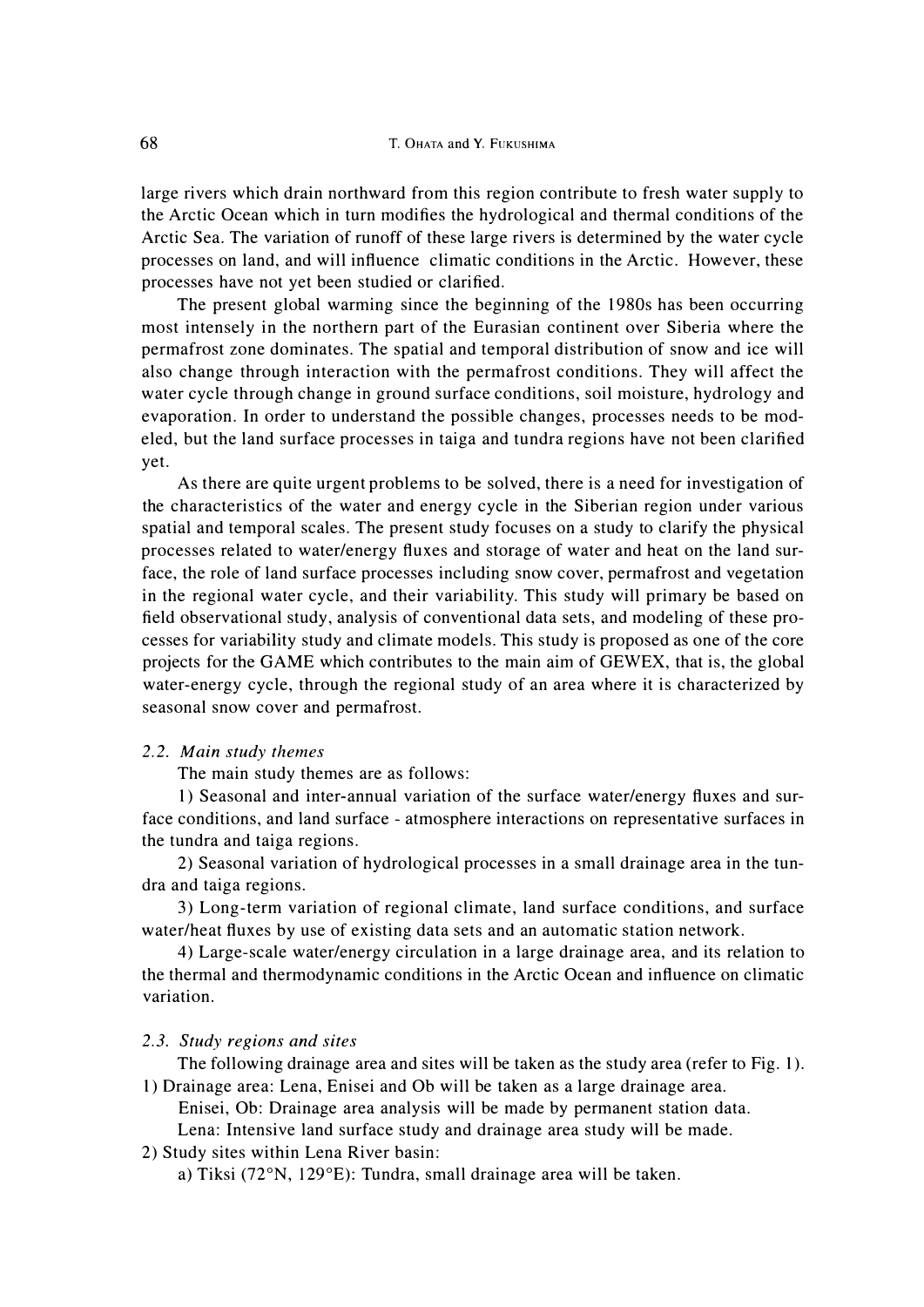

*Fig. 1. Location of the study region and sites of intensive observations. � : Proposed field site of intensive observations.* 

**b) Yakutsk (62**°**N, I 29**°**E): Taiga, small drainage area will be taken.** 

**c) Nagorny (56**°**N, I 25**°**E) or Aldan (58** °**N, 125**°**E) : Mountain taiga.** 

**d) Tynda (55**°**N, 125**°**E): Mountain taiga.** 

**a), b) and c) or d) will be considered as the intensive observation area. The height of trees in the taiga region is approximately 15 m.** 

# *2.4. Plan of investigation*

**The following will be the tentative observational and analytical study plan.** 

**1) Measurement of land surface fluxes on different land surfaces (Spatial scale: less than 10 km**<sup>2</sup> ) **(Corresponds to study theme 1). Long-term data of atmosphere-land surface condition and one dimensional surface fluxes will be obtained by use of tower measurements. All the water/energy fluxes and storage components will be measured and modeled. The relation between the permafrost ground layer, forest and evapotranspiration will be investigated intensely. The duration of this measurement will be five years or more in order to clarify inter-annual variations.** 

**2) Observation of hydrological cycle in small drainage area (spatial scale: 100 to 10000 km**<sup>2</sup> ) **(Corresponds to study theme 2). This is the main scale of the field observations. The method of study consists of establishment of a measurement network within the drainage area. Data from permanent stations, surface and ground measurements, airborne measurements and satellites will be analyzed. This scale will contribute to the establishment of the macro-hydrological model. Duration of this measurement will be 1**